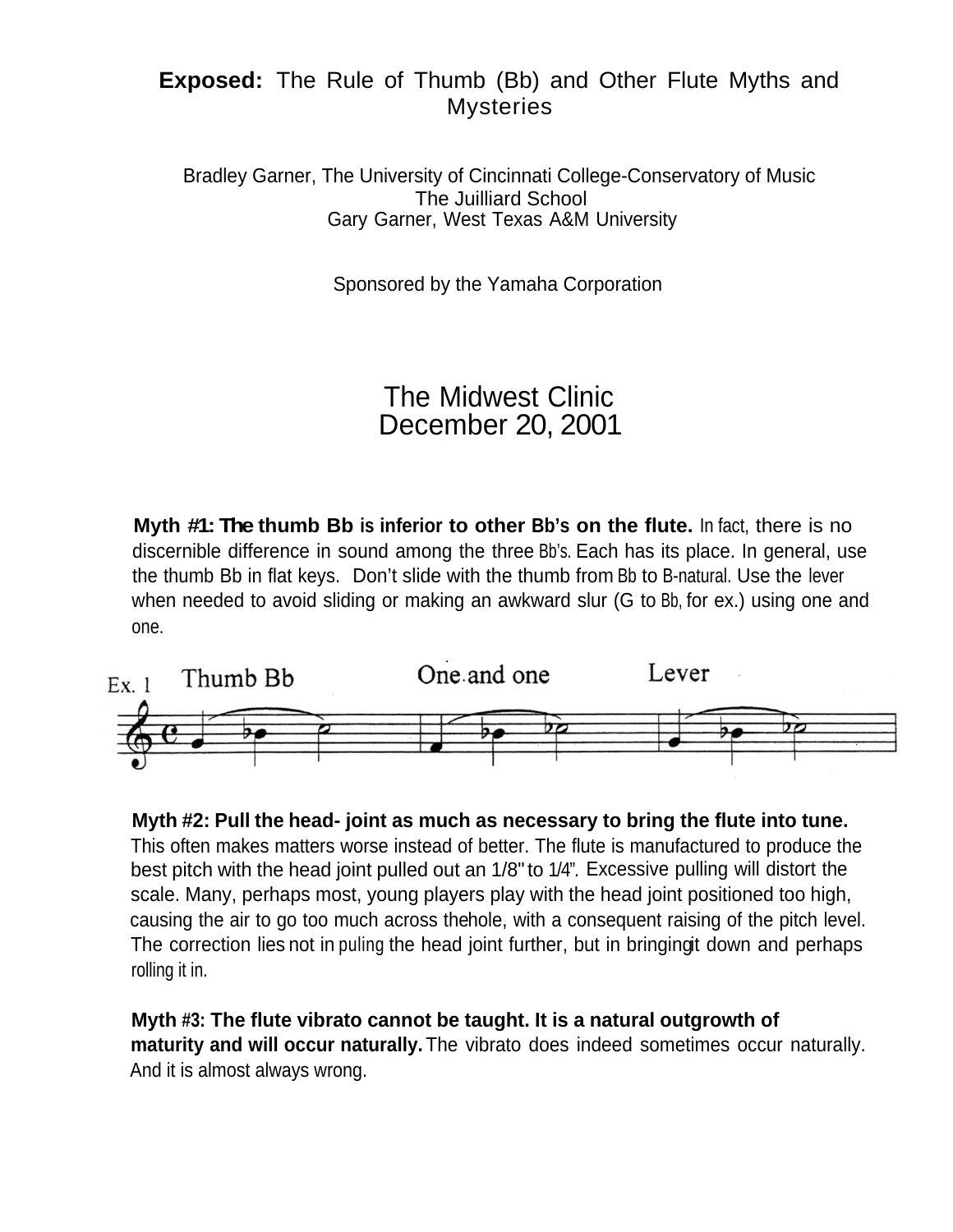**Myth #3b: The proper vibrato is a diaphragm vibrato and the throat vibrato should be avoided at all costs.** First, "diaphragm" vibrato is a misnomer; the diaphragm is an involuntary muscle. It is possible to do it with the abdominal muscles but it has the dual disadvantage of being a lot of work and of being difficult to produce as fast a vibrato as is often needed and to control the width. A controlled throat vibrato will produce the best results. (See Ex. 2)



**Myth #4: Flute fingerings are sacred and no alteration is ever acceptable.** Horse feathers. The flute is a hunk of metal with holes in it. Whatever fingering combination produces the best pitch and tone quality in a given situation is the fingering of choice. There are several examples in the third octave, so rest easy. An alteration here and there for better intonation or response will not endanger your eternal salvation.

**Myth #5: Never move the jaw.** In order to decrease the size of the aperture, the most efficient means is to bring the lower lip up or out, which necessitates a slight jaw movement.

**Myth #6: In tonguing, the tongue should come between the teeth (because the French do it that way).** For an occasional soft attack, this sometimes works well, but it should not be done as a standard practice. The belief that French flutists routinely do this is erroneous.

**Myth #7: Learning to take a proper breath requires years of study, effort, meditation, and self-denial.** The truth is, breathing is a perfectly natural human function. Simply take a full, deep breath and use it in the most efficient manner (in the case of the flute, with a small, focused aperture).

**Myth #8: Flutists must learn to live with a sharp 3rd-space C#.** On most modern flutes, the C# is much less a problem than on older flutes without an improved scale. In any event, the C# is easily played in tune if the player is properly set up.

**Myth #9: The low register is necessarily weak and there's nothing to be done about it.** Not true. Many modern head joints are cut so as to permit a much stronger low register. The player must pull the corners down, drop the jaw back, and play more into the flute. (Low-register practice is also not a bad idea.)

**Mystery #10: How can I make a finely tapered release wlthout the pitch going flat or dropping an octave?** Pull the lower lip to the side slightly, which makes the aperture smaller, which in turn increases the air speed, thus helping maintain the pitch.